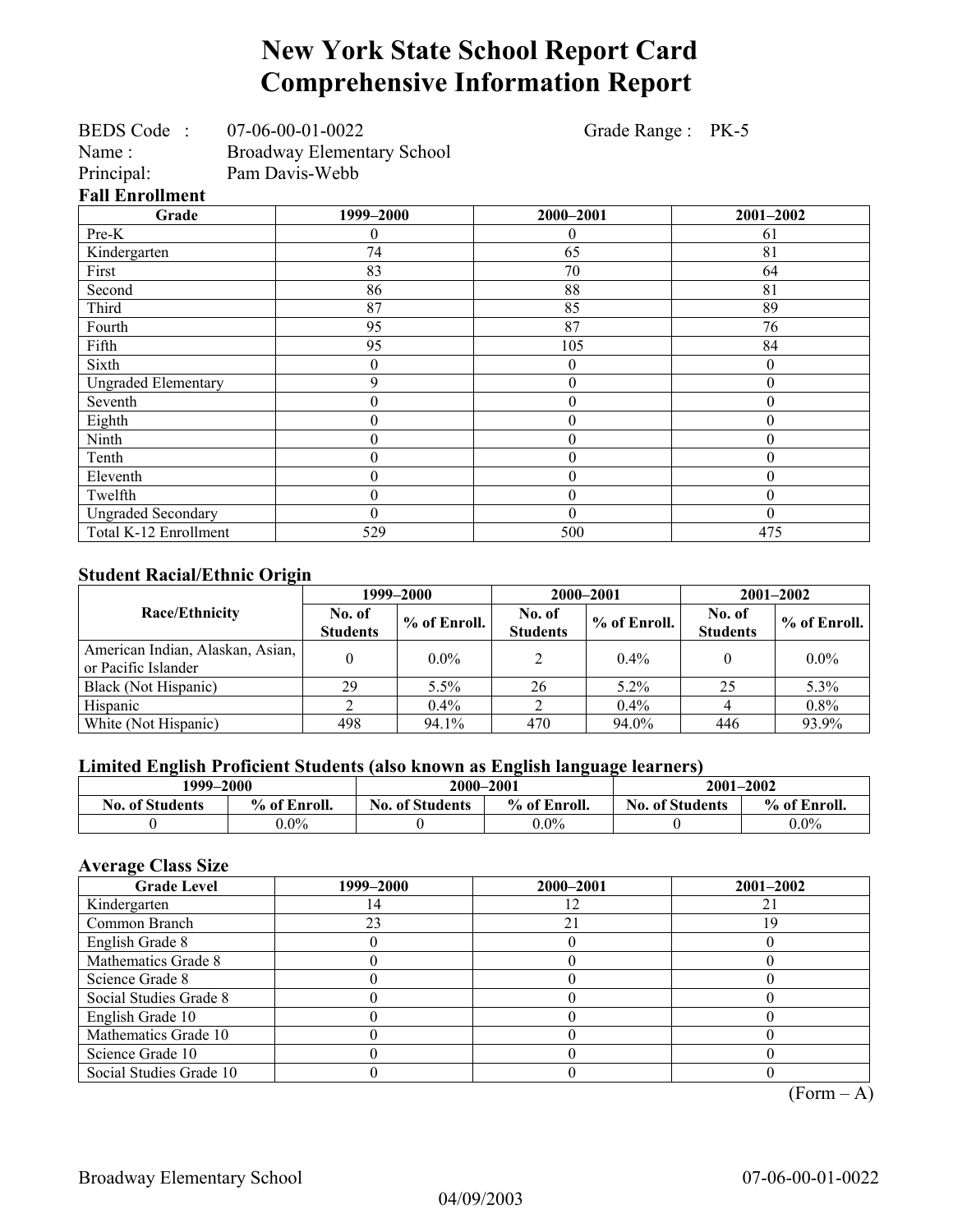#### **District Need to Resource Capacity Category**

| <b>N/RC Category</b> | <b>Description</b>                                                                                                 |
|----------------------|--------------------------------------------------------------------------------------------------------------------|
|                      | This is an urban or suburban school district with high student needs<br>in relation to district resource capacity. |

#### **Similar School Group and Description**

| <b>Similar School Group</b> | <b>Description</b>                                                      |
|-----------------------------|-------------------------------------------------------------------------|
|                             | All schools in this group are elementary level schools in urban or      |
|                             | suburban school districts with high student needs in relation to        |
|                             | district resources. The schools in this group are in the lower range of |
|                             | student needs for elementary level schools in these districts.          |

All schools within the same N/RC category are divided into three similar school groups defined by the percentage of students in the school who are eligible for the free-lunch program and/or who are limited English proficient (also known as English language learners).

#### **Attendance and Suspension**

|                               | 1998–1999        |         | 1999–2000        |          | 2000-2001       |         |
|-------------------------------|------------------|---------|------------------|----------|-----------------|---------|
|                               | $%$ of<br>No. of |         | $%$ of<br>No. of |          | No. of          | $%$ of  |
|                               | <b>Students</b>  | Enroll. | <b>Students</b>  | Enroll.  | <b>Students</b> | Enroll. |
| <b>Annual Attendance Rate</b> |                  | 95.9%   |                  | $96.5\%$ |                 | 96.0%   |
| <b>Student Suspensions</b>    |                  | $.7\%$  |                  | $0.3\%$  |                 | $3.0\%$ |

### **Student Socioeconomic and Stability Indicators (Percent of Enrollment)**

|                          | 1999–2000 | 2000-2001   | $2001 - 2002$ |
|--------------------------|-----------|-------------|---------------|
| <b>Free Lunch</b>        | 23.3%     | $25.2\%$    | 23.6%         |
| <b>Reduced Lunch</b>     | $1.0\%$   | $12.4\%$    | 12.4%         |
| <b>Public Assistance</b> | $11-20%$  | $31 - 40\%$ | 21-30%        |
| <b>Student Stability</b> | 93%       | 90%         | 95%           |

### **Staff Counts**

| <b>Staff</b>                          | $2001 - 2002$ |
|---------------------------------------|---------------|
| <b>Total Teachers</b>                 | 43            |
| <b>Total Other Professional Staff</b> |               |
| <b>Total Paraprofessionals</b>        | ΝA            |
| Teaching out of Certification*        |               |
| Teachers with Temporary Licenses      |               |

\*Teaching out of certification more than on an incidental basis. Teachers with temporary licenses are also counted as teaching out of certification.

 $(Form - B)$